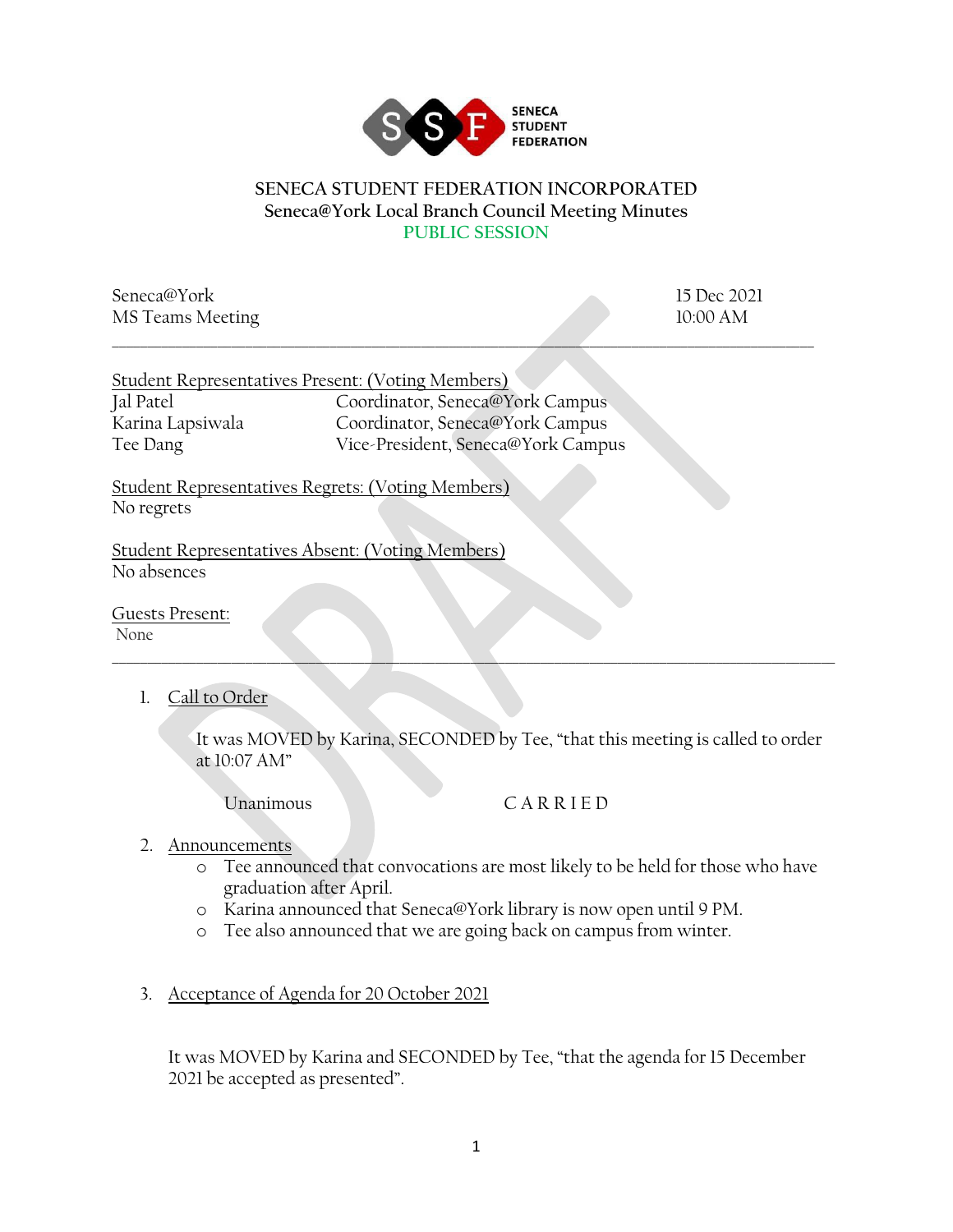4. Conflicts of Interest No conflicts declared

## 5. Acceptance of Local Branch Meeting Minutes

It was MOVED by Jal, and SECONDED by Karina, "that the Seneca@York Campus Local Branch Council Public Session meeting minutes for 24th November 2021, be accepted as presented".

Unanimous CARRIED

- 6. Agenda Items
	- a) Engagement Goals for Winter

Engagement goals for winter is to create 2 weeks content for Instagram by council members to boost student engagement and visit a number of classes to promote SSF.

b) Class visit

Council will be reaching out to the program Coordinators before the start of the classes and most of the class visit will be starting in the week of January 10.

c) Student engagement via IG

 Seneca@york Instagram account is not being supervised by any of the departments and no answers are given to the students' concern who are reaching out through Instagram. Charanpreet (SIA manager) will try to reach Samir (marketing manager) to give council members the access to IG account for answering students' concern.

d) S@Y Virtual Office update

It is not as popular as other services due to the finals on the way but council members expecting a boost during the winter term if continued.

e) Other business

Member's Report of council member is already submitted to Tee (Vice president)

## 7. Items to be taken to the Central Level

The emerging concerns and issues face by council members